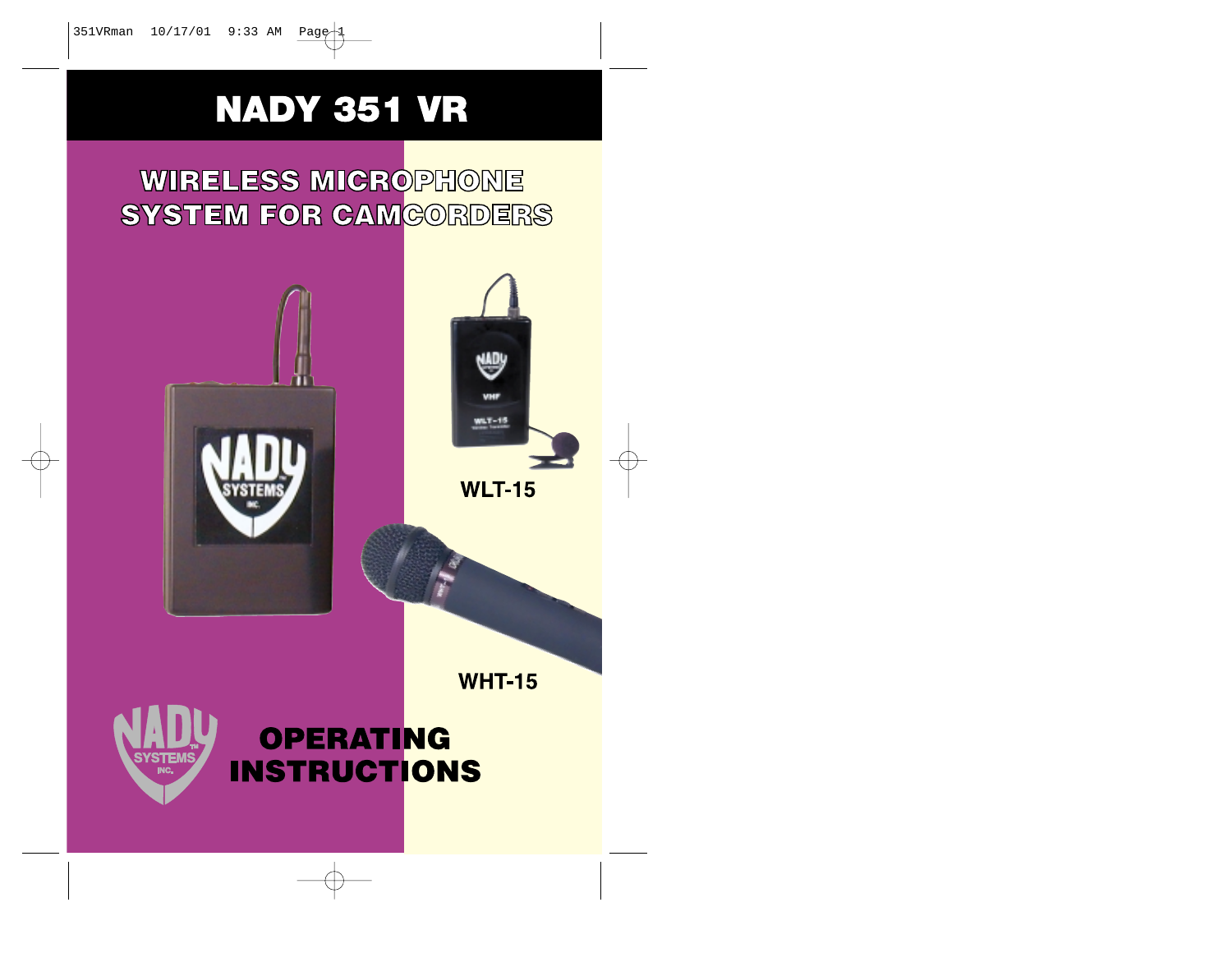# **TABLE OF CONTENTS**

| WHT-15 Handheld Microphone Transmitter8 |  |
|-----------------------------------------|--|
|                                         |  |
|                                         |  |

Thank you for purchasing a Nady 351 VR wireless camcorder microphone system—and congratulations on your choice. The 351 VR operates on longrange interference-free VHF high band frequencies. It also utilizes a patented companding noise reduction system for excellent dynamic range (120 dB) and hiss-free performance. The 351 VR will make a tremendous difference in your videos, adding professional quality audio to every production.

# *Using this Manual*

Please read these instructions completely before operating your unit. This booklet gives instructions for the operation of the Nady 351 VR wireless system which consists of a wireless receiver, an audio cord to connect the receiver to your camcorder, and a wireless microphone transmitter—either the WLT-15 lavalier or Nady WHT-15 handheld.

# *NADY 351 VR RECEIVER*

- Ultra-compact receiver can be camera mounted or worn on the body (with attached clip).
- Easy hookup to camcorder with supplied connecting cable
- Powered by a 9V Alkaline battery in a convenient "slide open" battery compartment
- LED lights indicate low battery and receiver signal
- Detachable softwire antenna extends from the top of the receiver
- Convenient operation with Output Level and Mute Adjusts, separate 3.5mm Audio Output and Monitor Headphone mini jacks and Headphone Volume thumbwheel control with integrated unit OFF/ON switch

## *Operating Instructions*

#### *Powering the Receiver*

Slide the receiver's battery cover open and place a fresh 9V battery in the **BATTERY COMPARTMENT (1), observing the correct polarity. (Although a** fresh alkaline battery can last up to 8-10 hours in use in the receiver, in order to ensure optimum performance it is recommended that the receiver battery be replaced after 5 hours use.) Turn the receiver on by rotating the **ON/OFF/VOLUME WHEEL (2)** clockwise. The **LOW BATT LED (3)** will flash briefly, indicating adequate battery strength. If the LOW BATT LED lights during use, replace battery.

#### *Antenna*

When the system is in use, the 351 VR receiver's standard wire Antenna should be fully extended to obtain maximum range. You may also install Nady's optional rubber duck or flexible rubber duck antenna. They all simply screw into the **ANTENNA SOCKET (4)** on top of the receiver.

#### *Mute Adjustment*

In normal operation, the **MUTE CONTROL (5)** on the back of the receiver should be set fully clockwise to the factory preset RF level of 1  $\mu$ V. However, in areas of high RF activity, the mute may need to be adjusted. If, with transmitter off, the receiver's **"TX" LED (6)** flickers or stays on, the MUTE control should be turned counter clockwise until the "TX" LED extinguishes.

When the mute is properly adjusted, the "TX" LED will light only when the system transmitter is turned on. Note: Turning the MUTE control too far counter clockwise will yield a quieter mute function, but reduce your operating range.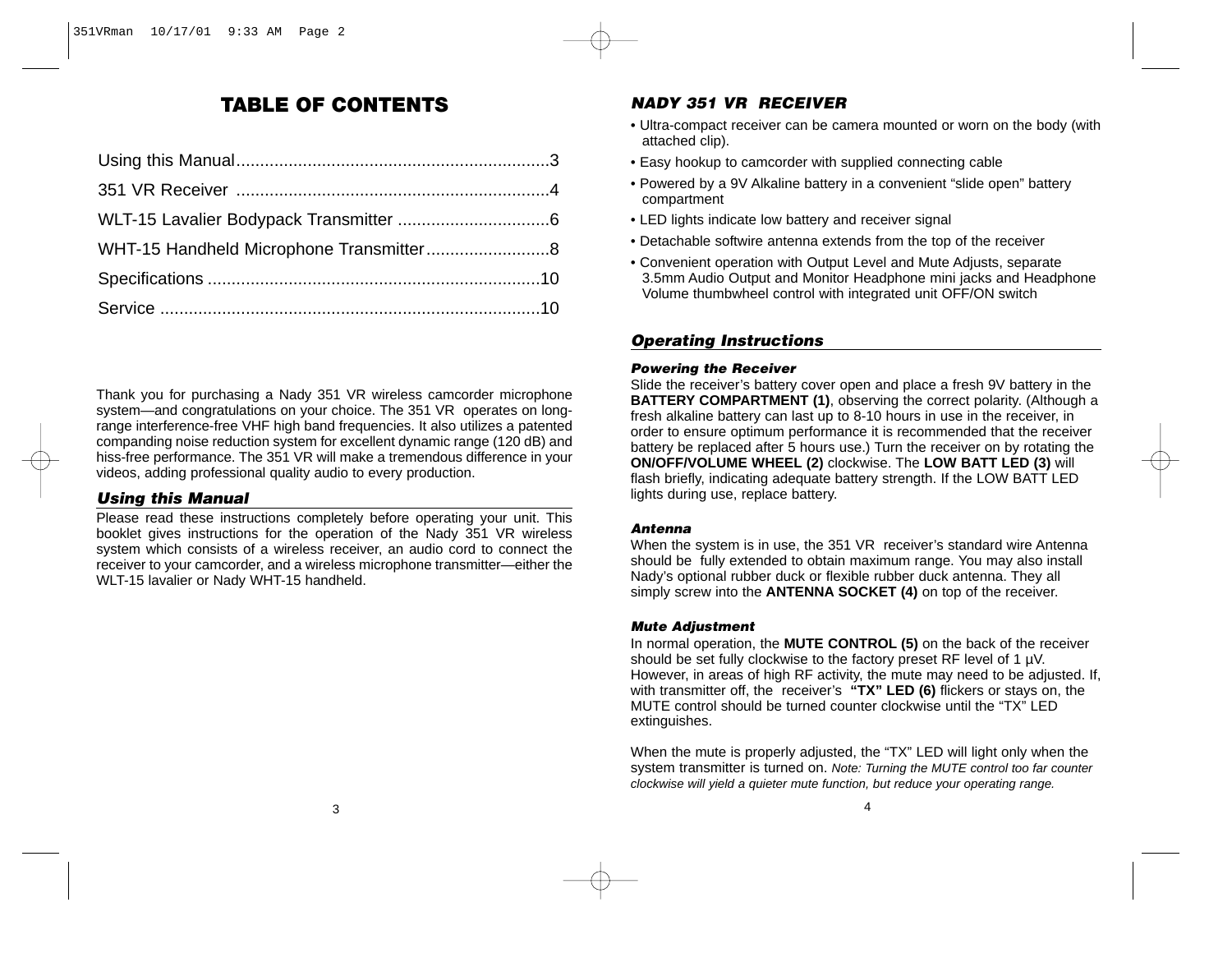#### *Connecting Audio Output*

Plug one end of the audio cable provided into the **AUDIO OUTPUT JACK (7)**. The other end should be plugged into your camcorder.

#### *Connecting Headphone to Monitor*

You can monitor the received signal through headphones, and you will need to monitor to set the transmitter's level trim properly. Any "Walkman" type headsets with a minijack or minijack adaptor can be used, though the signal may be heard in only one ear unless a stereo-to-mono adapter jack is used.

#### *Monitoring through Receiver*

Plug headphones into **HEADPHONE JACK (8)** on the receiver. The **ON/OFF/VOLUME WHEEL (2)** controls volume to the headset. Set the volume to a comfortable level by rotating the volume wheel. You will be able to hear the received signal to the receiver when the system is operational. This is the monitoring method necessary when adjusting the WLT-15 transmitter's microphone input level per page 6.

#### *Monitoring through Camcorder*

Many camcorders allow the user to monitor by providing a headphone jack. If you plug your headphones into the camcorder, you may need to make a simple adjustment on the 351 VR receiver. If the sound you hear is uncomfortably loud or sounds distorted, turn the **AUDIO LEVEL CONTROL**



**(9)** on the back of the receiver counter-clockwise until good audio quality is obtained. If volume is too low, turn the **AUDIO LEVEL CONTROL (9)** clockwise until you obtain comfortable volume.

## *Transmitter Set-Up*

After completing the above steps, proceed to instructions for operating the Nady transmitter included with your system.

# *WLT-15 LAVALIER BODYPACK TRANSMITTER*

- OFF/STANDBY/ON switch allows convenient audio muting with the transmitter "ON"
- Low battery LED indicator flashes once for unit "ON"; lights steady for low battery alert
- Locking 3.5mm mini-jack provides secure connection for removable microphone or instrument cable
- Easily accessible input level adjust control for optimum sound

# *Operating Instructions*

1. Snap open the **BATTERY COMPARTMENT (10)** and insert a fresh **9V BATTERY (11)**, observing the correct polarity. Close the compartment.

2. The WLT-15 is provided with a **3.5 mm LOCKING JACK (12)** for connecting the microphone. Plug in either the **LAVALIER/LAPEL (13)** or the **HEADWORN MICROPHONE (14)**, as supplied. To secure the connection, turn the metal slip ring on the plug clockwise to thread it on to the jack. To unplug, reverse the process. Slip the transmitter into a pocket or clip on to your clothes. To use the lavalier mic, attach it at chest level. Do not place too close to the mouth  $-$  a distance of about six inches usually works best. To use the headworn mic, place it on the head and adjust the mic boom so that the mic is about one inch to the side of the front of the mouth.

(Note: The lavalier or headworn mic wire is also the transmit antenna, and rolling up or shortening the wire may reduce the effective operating range. Extend the wire fully during use, and keep it as straight as possible.)

3. Turn on the WLT-15 by sliding the **OFF/STANDBY/ON SWITCH (15)** to the STANDBY position (transmitter on, audio muted) or the ON position (transmitter and audio both on). The **BATTERY INDICATOR LED (16)** will give a single quick flash, indicating usable battery strength. In the case of a dead or low battery, the LED either will not go on at all or will stay on continuously, indicating that the battery should be replaced with a fresh one.

4. The microphone is now ready to use. The **TX LED INDICATOR (6)** on the 351 VR receiver should now be lit, indicating a received signal from the transmitter. When ready to speak, slide the transmitter switch to the ON position and adjust the volume of the receiver as per instructions on page

6 5. Re-position the microphone farther from the source or adjust the **AUDIO INPUT LEVEL CONTROL (17)** if the monitored volume is to loud or distorted afer adjusting the receiver as per instructions on page 5.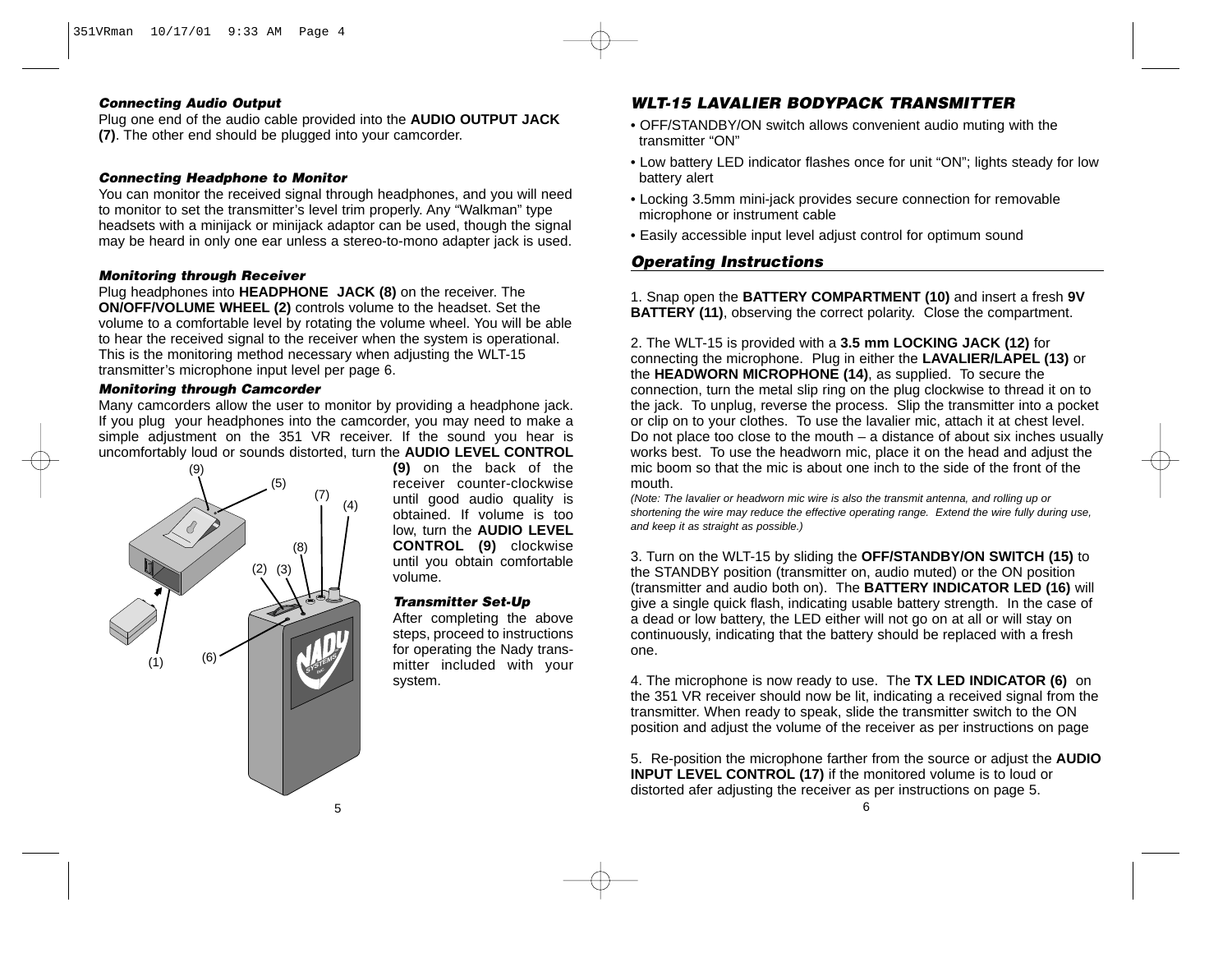(Note: Microphone elements can easily be destroyed by the buildup of salts and minerals from perspiration and saliva. It is good practice to put a windscreen on the mic element at all times to protect it.)



## *WHT-15 HANDHELD MICROPHONE TRANSMITTER*

- Features the Nady DM-10D unidirectional neodymium dynamic cartridge for optimum true sound, maximum feedback rejection and minimal handling noise
- OFF/STANDBY/ON switch allows convenient audio muting with the transmitter "ON"
- Low battery LED indicator flashes once for unit "ON"; lights steady for low battery alert

## *Operating Instructions*

1. Unscrew the **BATTERY COMPARTMENT COVER (18)** and remove, exposing the **BATTERY HOLDER (19)**. Insert a fresh **9V ALKALINE BATTERY** (20), observing the correct polarity as marked, and screw the cover back on to the microphone. Make sure the cover is screwed on completely. A fresh alkaline battery can last up to 15 hours in use, but in order to ensure optimum performance, it is recommended that you replace the battery after every 10 hours of use.

2. Turn on the WHT-15 by sliding the **OFF/STANDBY/ON SWITCH (21)** to the STANDBY position (transmitter on, audio muted) or the ON position (transmitter and audio both on). The **BATTERY INDICATOR LED (22)** will give a single quick flash, indicating usable battery strength. In the case of a dead or low battery, the LED will either not go on at all or will stay on continuously, indicating that the battery should be replaced with a fresh one. To preserve battery life, turn the transmitter off when not in use.

3. The microphone is now ready to use. The **TX LED (6)** on the 351 VR receiver should now be lit, indicating a received signal from the transmitter. When ready to speak, slide the transmitter switch to the ON position.

#### *Receiver Volume Control Adjust*

Turn volume control on the 351 VR receiver clockwise to near full gain. Wearing a monitor headset plugged into the receiver's headset jack, speak into the lavalier microphone. Adjust the receiver's volume to a comfortable listening level.

Note: Microphone elements can easily be destroyed by the buildup of salts and minerals from perspiration and saliva. It is good practice to put a windscreen on the mic element at all times to protect it.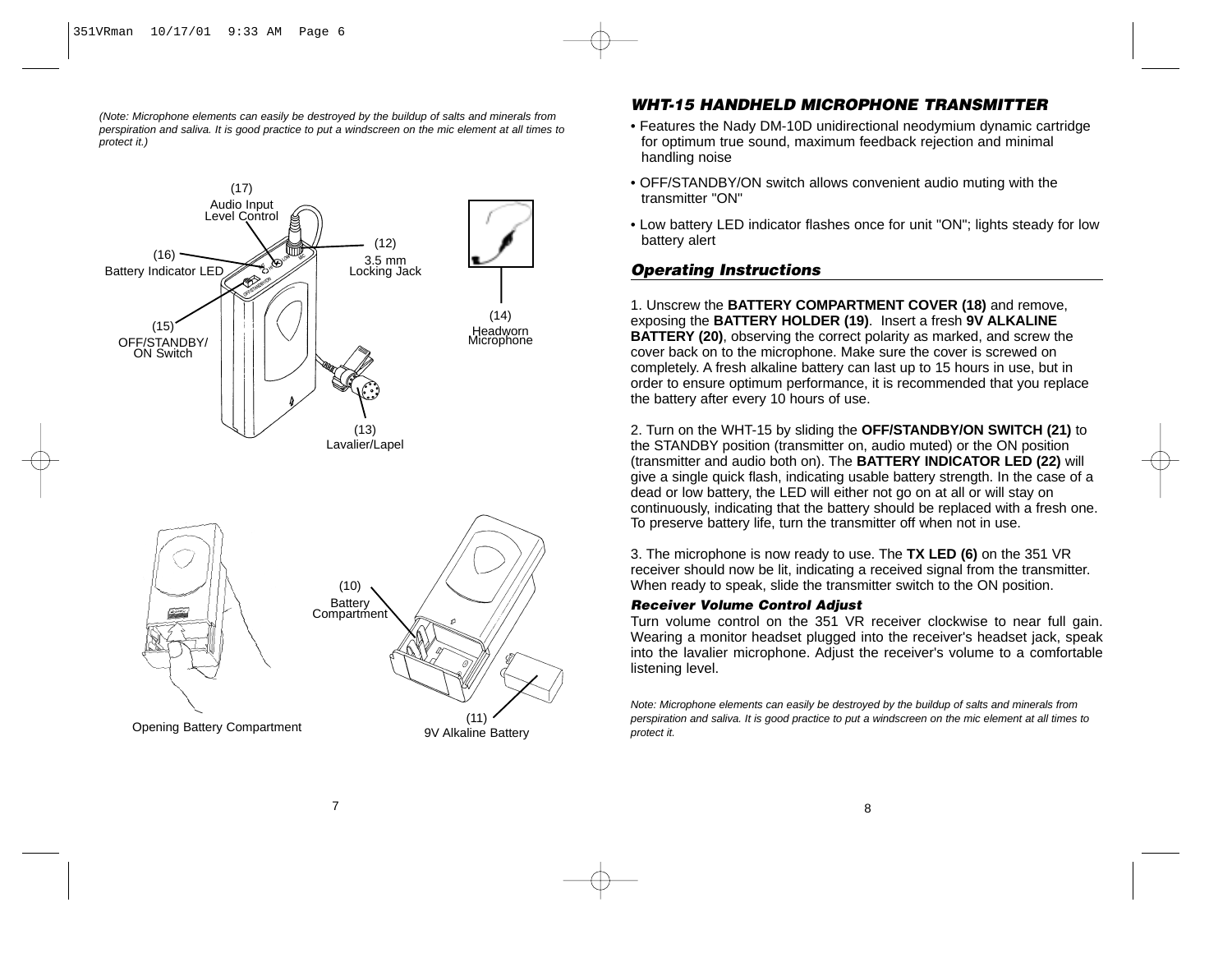



# *SPECIFICATIONS*

## **Overall System Performance**

#### **351 VR Receiver**

| Mute adjust, Audio output level adjust                                                  |
|-----------------------------------------------------------------------------------------|
|                                                                                         |
| Connectors Audio output; 3.5 mm mini jack; Headset output; 3.5 mm mini jack             |
| LED Indicators"TX" on: "LOW BATT": unit "ON" (single flash), Low Battery Alert (steady) |
|                                                                                         |
|                                                                                         |
|                                                                                         |
|                                                                                         |

#### **WLT-15 Lavalier Bodypack Transmitter**

| Audio Input 3.5 mm mono locking jack for connecting to omni or unidirectional |
|-------------------------------------------------------------------------------|
| lavalier mic or unidirectional head worn mic, with phantom power.             |
|                                                                               |
|                                                                               |
|                                                                               |
|                                                                               |
|                                                                               |
|                                                                               |
|                                                                               |

## **WHT-15 Handheld Microphone Transmitter**

# *Service for your Nady Wireless System*

**(U.S.)** Should your wireless system require service, please contact the Nady Service Department<br>via telephone at (510) 652-2411 or e-mail to service@nadywireless.com for a Return Authorization (R/A) Number and a service quote (if out of warranty). Make sure the R/A Number is clearly<br>marked on the outside of the package and enclose a cashier's check or money order (if not<br>prepaid with a credit card). Ship the uni experiencing.

#### **The warranty card enclosed with this system contains additional valuable warranty and service information. Keep it in a safe place for possible future reference. Do not attempt to service this unit yourself as it will void the warranty.**

**(International)** For service, please contact the Nady distributor in your country through the dealer from whom you purchased this product.